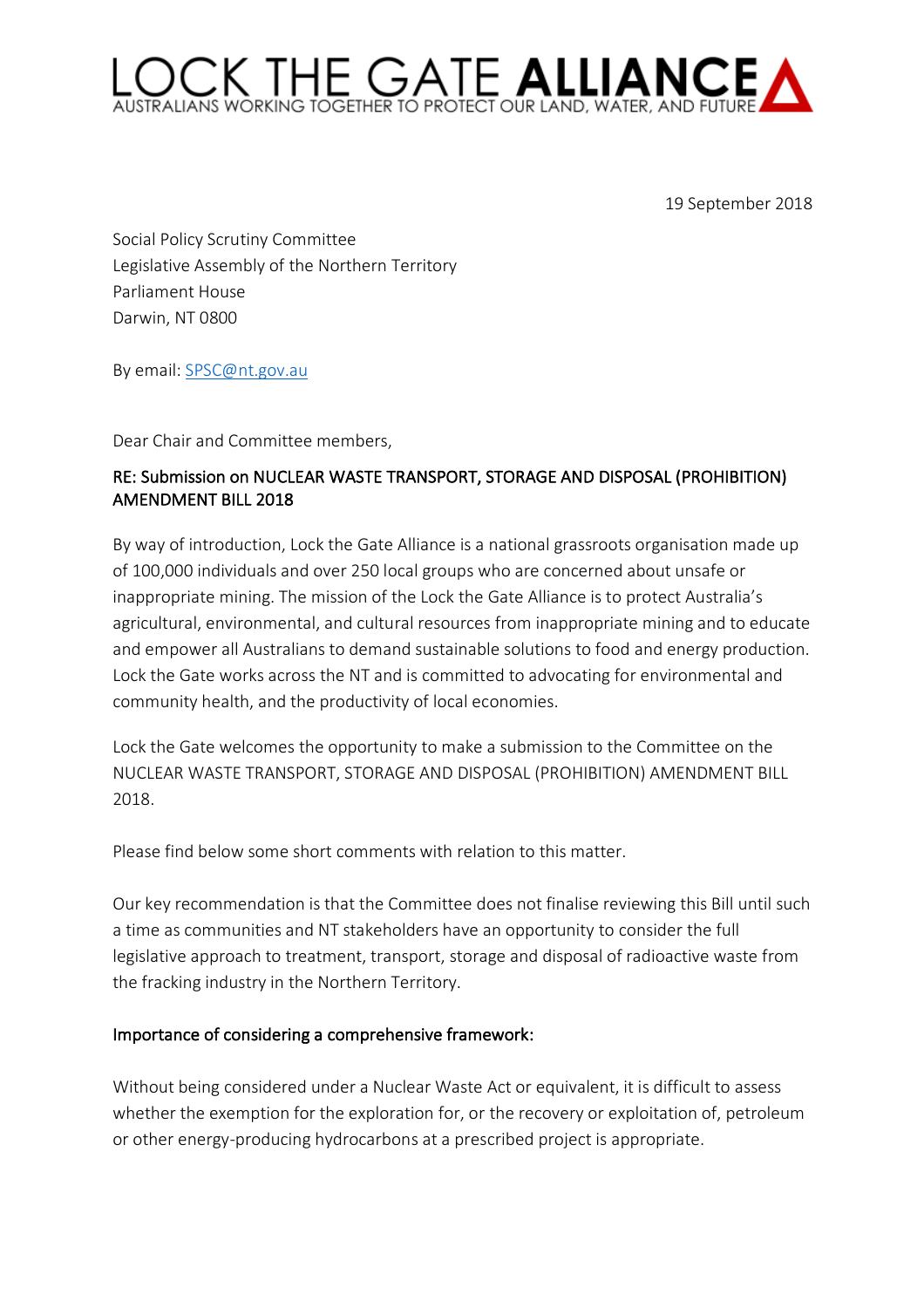## ORKING TOGETHER TO PROTECT OUR LAND, WATER, AND

If the intent is that the nuclear waste or radioactive waste that is produced incidentally from the exploration for, or the recovery or exploitation of, petroleum or other energyproducing hydrocarbons at a prescribed project is regulated under another Act instead, this should be made clear as part of this process.

Currently the Radiation Protection Act does not have any provisions to consider radioactive waste from petroleum activities.

It is inappropriate to be allowing these amendments to pass without the community being able to consider how protections, laws and penalties will be in place.

Many more legislative changes are required to consider the treatment, handling, storage and disposal of radioactive waste generated from a proposed onshore oil and gas fracking industry in the Northern Territory.

Not having a clear picture of the full extent of how the NT Government intends to implement the Fracking Inquiry recommendations with regards for radioactive waste undermines the ability for the public to properly engage and understand the comprehensive framework that will apply to the industry. Simply exempting the petroleum industry from having to comply with the NUCLEAR WASTE TRANSPORT, STORAGE AND DISPOSAL (PROHIBITION) Act is inappropriate at this time.

We suggest that the Committee consider whether proposed amendments could be deferred until a comprehensive package of regulatory reform is available. Then the Parliament and Territorians can consider the degree to which this package as a whole fulfils the recommendations of the Fracking Inquiry and serves the public interest. This would avoid the risk of creating unintended outcomes (because amendments not considered together/as a whole) or leaving crucial gaps in the regulatory regime that will leave the communities and environment of the Territory exposed.

For further background in the consideration of concerns and difficulties experienced in other jurisdictions and to learn more about radioactive waste issue from the fracking industry in the United States, please consider the following articles:

https://grist.org/business-technology/fracking-produces-tons-of-radioactive-waste-whatshould-we-do-with-it/amp/? twitter impression=true

https://www.forbes.com/sites/jeffmcmahon/2013/07/24/strange-byproduct-of-frackingboom-radioactive-socks/

http://bakken.com/news/id/89334/filter-sock-incidents-show-regulation-needed-oil-waste/